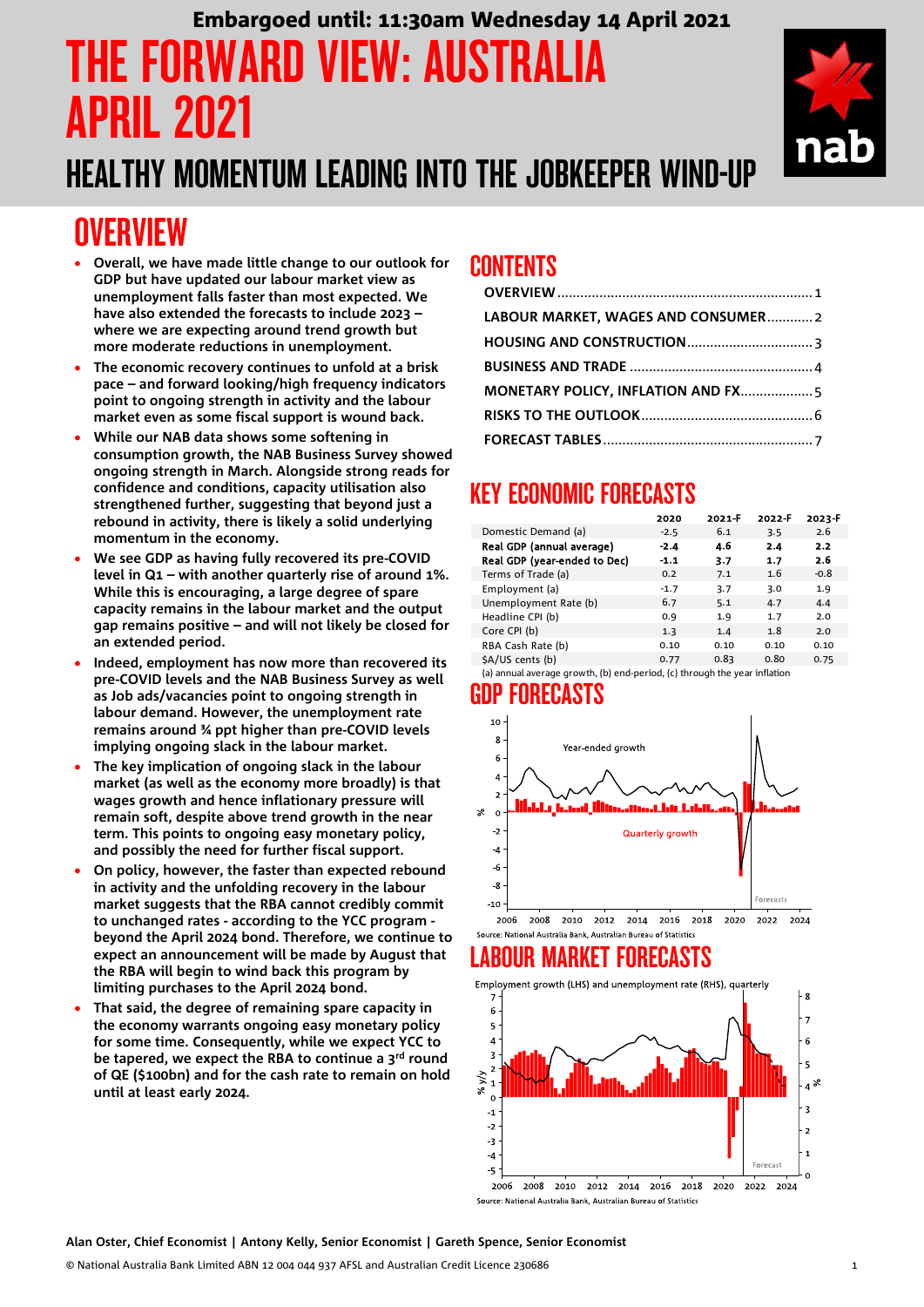# <span id="page-1-0"></span>LABOUR MARKET, WAGES AND CONSUMER

#### The labour market continues to recover, highlighted by a sharp fall in the unemployment rate in February.

The unemployment rate fell by a sharp 0.5 percentage points to 5.8% in February. The four-month decline (1.2pp) is the largest experienced since the series began in 1978. The unemployment rate is now just 0.6pp above its March 2020 level of 5.2%, but still well above our estimate of around the NAIRU or full employment, around 4.5%.

Employment has now returned to around its pre-COVID level, as has the underemployment rate, while hours worked is just 0.7% lower than in March 2020.

However, labour force growth remains weak by past standards (0.8% y/y in February compared to around 2% pre-COVID-19). This is despite an increase in workforce participation and reflects a collapse in population growth due to international border restrictions.

The end of the Government's JobKeeper wage subsidy scheme in late March is an immediate risk to the progress made to date. However, elevated job vacancies and employment conditions in the NAB survey suggest that an underlying improvement in the labour market remains on track. We have upgraded our outlook and now expect unemployment to fall to 5.1% by end 2021 and to reach 4.4% by end 2023.

This suggests that by the end of 2023, the unemployment rate should be broadly around the NAIRU. As such, wage pressures should be growing, lifting wage growth to 2.8% y/y by the end of 2023, from its current annual pace of 1.4%. This will support spending activity and inflation, although it's possible that wages take a little longer to pick up, given the experience overseas.

The strength of the labour market recovery should support the outlook for consumer spending although population growth remains weak.

Retail sales (in nominal terms) declined by 0.8% m/m in February and so far in Q1 are tracking slightly below their 2020 Q4 level. NAB's Cashless Retail indicator points to only 0.1% mom growth In March and NAB's weekly index also points to some softening in consumption. Nevertheless, we still expect to see solid growth in household consumption in Q1 as a whole.

Last year there was a significant shift in spending away from services towards goods. Some of this is likely to endure to the extent COVID-19 has permanently changed behaviours (e.g. more work from home).

However, in the second half of 2020 services consumption grew more quickly than goods consumption and this should continue into 2021. While retail sales is mainly an indicator of goods consumption, spending on Cafes, restaurants and take-away foods services over January and February was well up on Q4 while the rest of retail sales declined. Moreover, consumption in other service sectors which are not part of retail sales (notably transport and accommodation) have far more scope to grow.

### UNEMPLOYMENT HAS FALLEN RAPIDLY

Unemployment and employment



## POPN GROWTH HAS COLLAPSED



# SPENDING ON GOODS HAS BEEN STRONG



Source: National Australia Bank, Australian Bureau of Statistics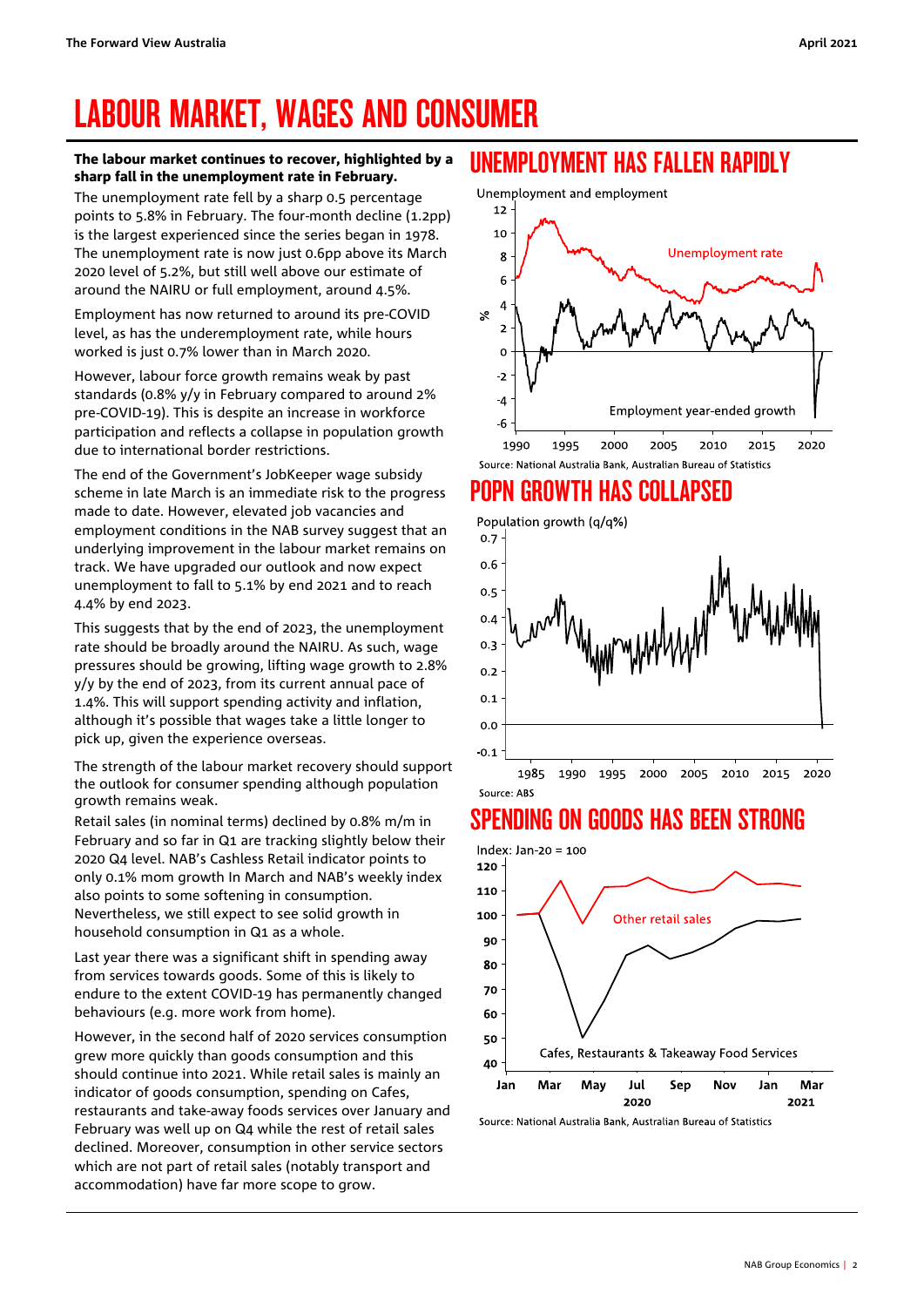# <span id="page-2-0"></span>HOUSING AND CONSTRUCTION

#### Housing markets continue to show signs of strength, with price growth accelerating and construction indicators pointing to a robust level of activity.

Dwelling price growth continues to accelerate. The 8 capital city dwelling price index increased by 2.8% m/m in March – the highest monthly gain since 1988 – to be 4.8% higher over the year. Prices rose in all eight capital cities, with the largest growth in Sydney. Regional house prices are no longer outpacing capital city growth, but continued to grow strongly too, increasing 2.5% mom.

New housing finance (excluding re-financings) fell slightly in February (-0.4% m/m) but remained at an exceptionally high level. This is particularly the case for owneroccupiers, although new loans for investors are also well up on a year ago.

Amongst loans for owner-occupiers, the most rapid growth has been in the loans for dwelling construction segment. The Q4 2020 national accounts indicated that dwelling investment rose by 3.1% q/q ending the downwards trend evident since mid-2018.

Building approval data also point to this continuing into 2021. The large fall in approvals in January (-19% m/m) was more than fully reversed in February (+22% m/m). Looking through the monthly noise, approvals have risen sharply since mid-2020 to a reasonably high level by historical standards. All the growth has been in the housing segment, with approvals of other dwellings (apartments) down on their pre-COVID level.

The strength of the recovery in housing markets (both prices and construction) in part reflects government policy measures such as HomeBuilder and stamp duty discounts.

The unwinding of policy measures will likely take some of the heat out of the construction market. The Federal Government's HomeBuilder program ended on 31 March. The program requires that work commence within six months of the contract being signed.

Schemes such as HomeBuilder, as well as encouraging new activity, bring forward activity that would otherwise have occurred, and so a dip in approvals in coming months would not be a surprise. However, the broader recovery in the economy, as well as low interest rates, should underpin a solid level of activity over the forecast period. Moreover, the increase in dwelling building approvals that has occurred means that there will be a substantial pipeline of work for a while to come.

Accordingly, while we expect to see robust growth in dwelling investment over much of 2021, heading into 2022 we expect to see some easing back, albeit to a still solid level.

Another risk around the housing outlook is how long population growth remains muted by international border restrictions, and whether there is a return to more typical levels of net migration as the border re-opens as assumed in our projections.

## HOUSE PRICE GROWTH ACCELERATING



### Source: National Australia Bank, CoreLogic

### HOME LOAN APPROVALS VERY HIGH



Source: National Australia Bank, Australian Bureau of Statistics

### DWELLING APPROVALS HAVE RISEN SHARPLY

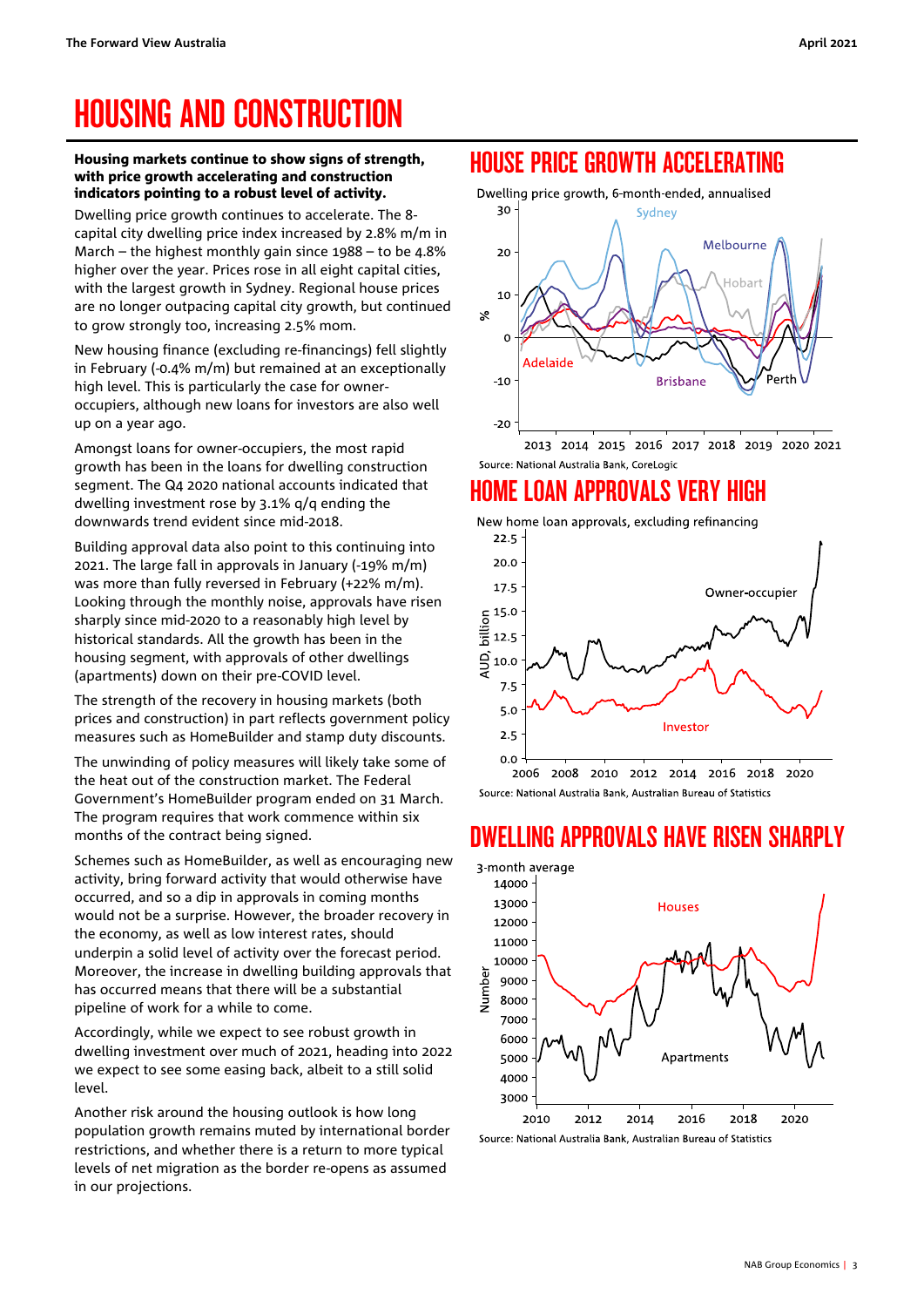# <span id="page-3-0"></span>BUSINESS AND TRADE

#### The business survey strengthened further in March – an encouraging signal as the JobKeeper program is phased out.

Business conditions rose to a new record high (even considering the longer time series in the NAB Quarterly Survey) in March. Conditions rose to +25 index points, driven by increases across trading, profitability and employment. Each of these components is also now at a record high. The increase in these variables suggests that firms see ongoing improvements in activity even as the economy moves beyond the rebound phase following the earlier easing of restrictions.

While business confidence eased slightly in the month it remains at a high level – with all states and territories firmly in positive territory. Forward orders have also risen to their highest level on record – pointing to ongoing strength in the pipeline of work. Taken together, these forward-looking indicators suggest that the improvement in activity is likely to continue in the near term.

Encouragingly, alongside the ongoing improvement in activity, capacity utilisation has risen to above average levels. The recovery from the hit to activity in early 2020 is evident across all industries with most having fully recovered (and now report above average utilisation rates).

While still early, these factors point to a pick-up in business investment and ongoing increases in employment – two factors which will drive the handover of economic growth back to the private sector as fiscal support tapers off. While some sectors will no doubt continue to see the impact of closed borders and the pullback in JobKeeper support – for now it appears that the economy in aggregate will not suffer significant fallout.

#### Trade will likely continue to be impacted, with borders continuing to remain closed – but strength in mining exports and weak service imports will continue to see a sizeable trade surplus.

The trade surplus narrowed to \$7.5bn in February from the record high reached in January. The fall was driven by weaker exports (including resources), while imports increased – partially driven by strength in merchandise imports.

With the vaccine rollout still occurring gradually, it is likely that the pattern of trade will continue to see significant impacts. Services trade will likely remain very weak, with the border closures most heavily impacting tourism. On the imports side, strong domestic consumption will likely continue to see a boost to merchandise imports – notwithstanding some disruptions to supply chains.

### CONDITIONS AND CONFIDENCE ARE STRONG



# CAPACITY UTILISATION IS HIGH



Source: NAB Business Survey

# SERVICES TRADE REMAINS DEEPLY IMPACTED

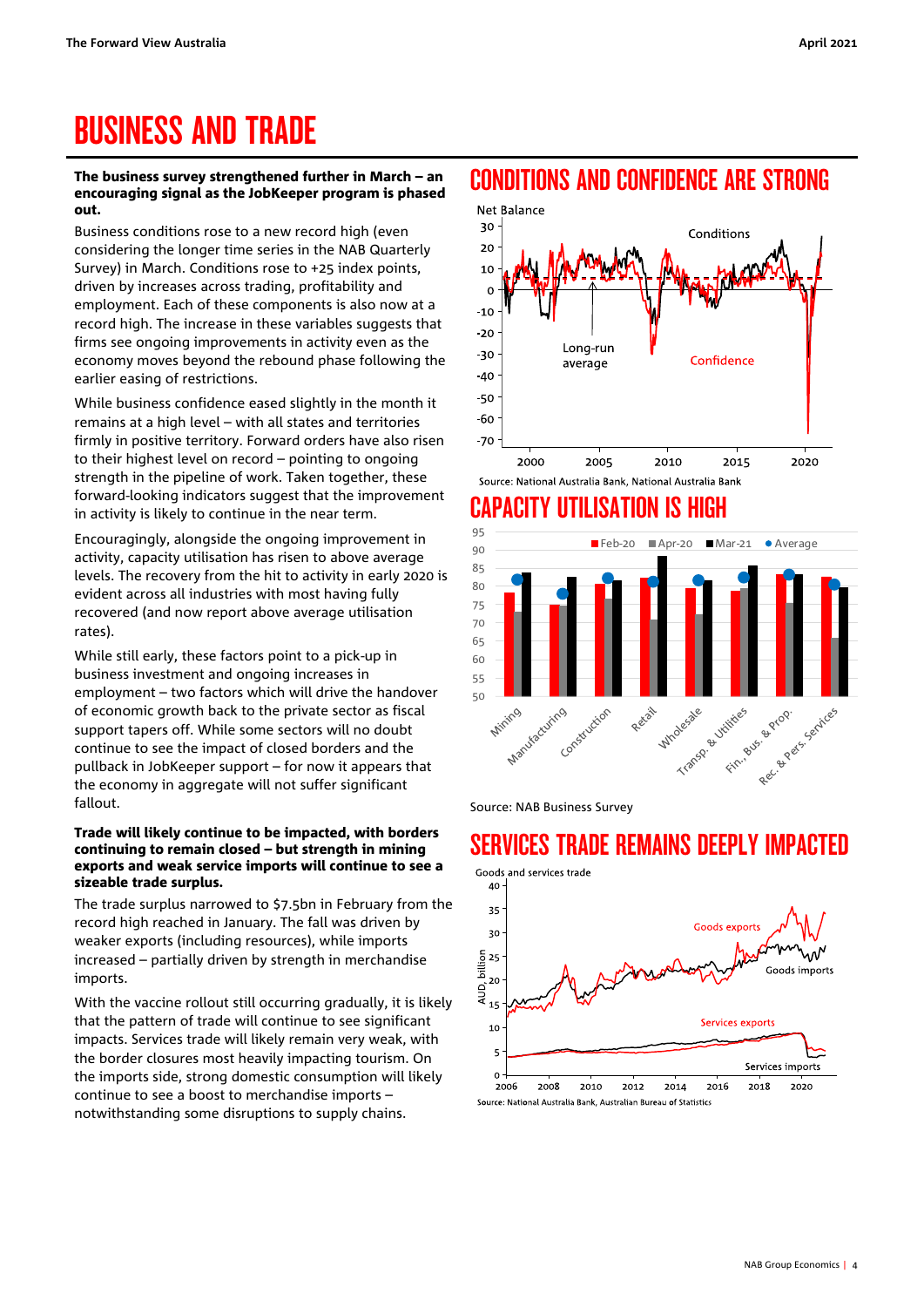# <span id="page-4-0"></span>MONETARY POLICY, INFLATION AND FX

#### Monetary policy settings were left unchanged in April, with the cash rate and YCC targets left unchanged and no changes to the TFF and QE programs.

The post meeting statement acknowledged that both globally and locally, the recovery had continued to unfold faster than expected, albeit unevenly. This has resulted in an upgrade of the central scenario for growth and the labour market but that price pressures remain weak.

The RBA Board noted that the focus continues to be driving down the unemployment rate while inflation remains of little constraint. It noted that despite the rapid recovery to date in the economy, a large degree of spare capacity remains and that inflationary pressure – particularly that from wage growth remains someway off. The focus continues to be on actual inflation outcomes as a trigger for policy normalisation.

The bank also acknowledged the increase in yields both overseas and domestically on the better than expected outlook, but suggested that it believes its QE and YCC programs are working to hold both the exchange rate and yields lower than they would have been in the absence of these actions. The RBA completed its first round of \$100bn QE purchases last week and has moved into the second \$100bn this week as announced earlier in the year. There were no purchases under the YCC program over the past month – which is not uncommon – with 3-year yields tracking at the target of 0.1%.

### Our view on monetary policy is unchanged, with the slow process of returning to inflation sustainably within the RBA's target band alongside its commitment to keeping rates low until 2024 still in play.

While our outlook for inflation and the labour market continues to warrant significant ongoing support from monetary policy – including an extension of QE - we do not see the RBA rolling the YCC program to the November 2024 bond. The pace of recovery suggests that the RBA will not be able to credibly commit to unchanged rates to near the end of 2024. We expect an announcement to be made on the trimming of YCC by August.

### We continue to see the Aussie appreciating over this year and next, with strong commodity demand and a relative outperformance of the local economy dominating.

The AUD/USD has traded lower over the last month, falling to around US76c. The exchange rate remains notably above the levels seen at the time of the announcement of the QE program but likely lower than it would have been otherwise. The drivers of the exchange rate have included significant gains in commodity prices but also the expectation of an outperformance of the Australian economy. We expect these factors to continue and for the AUD to end 2021 at around US83c before paring back over the next two years – US80c end 2022 and \$75c by end 2023.

## INTEREST RATES ARE AT HISTORIC LOWS



## QE HAS INCREASED THE RBA BALANCE SHEET TO A RECORD SHARE OF GDP

RBA balance sheet, share of annual GDP



## AUD TO RISE ON POSITIVE OUTLOOK



<sup>2006 2008 2010 2012 2014 2016 2018 2020 2022 2024</sup> Source: National Australia Bank, Macrobond Financial AB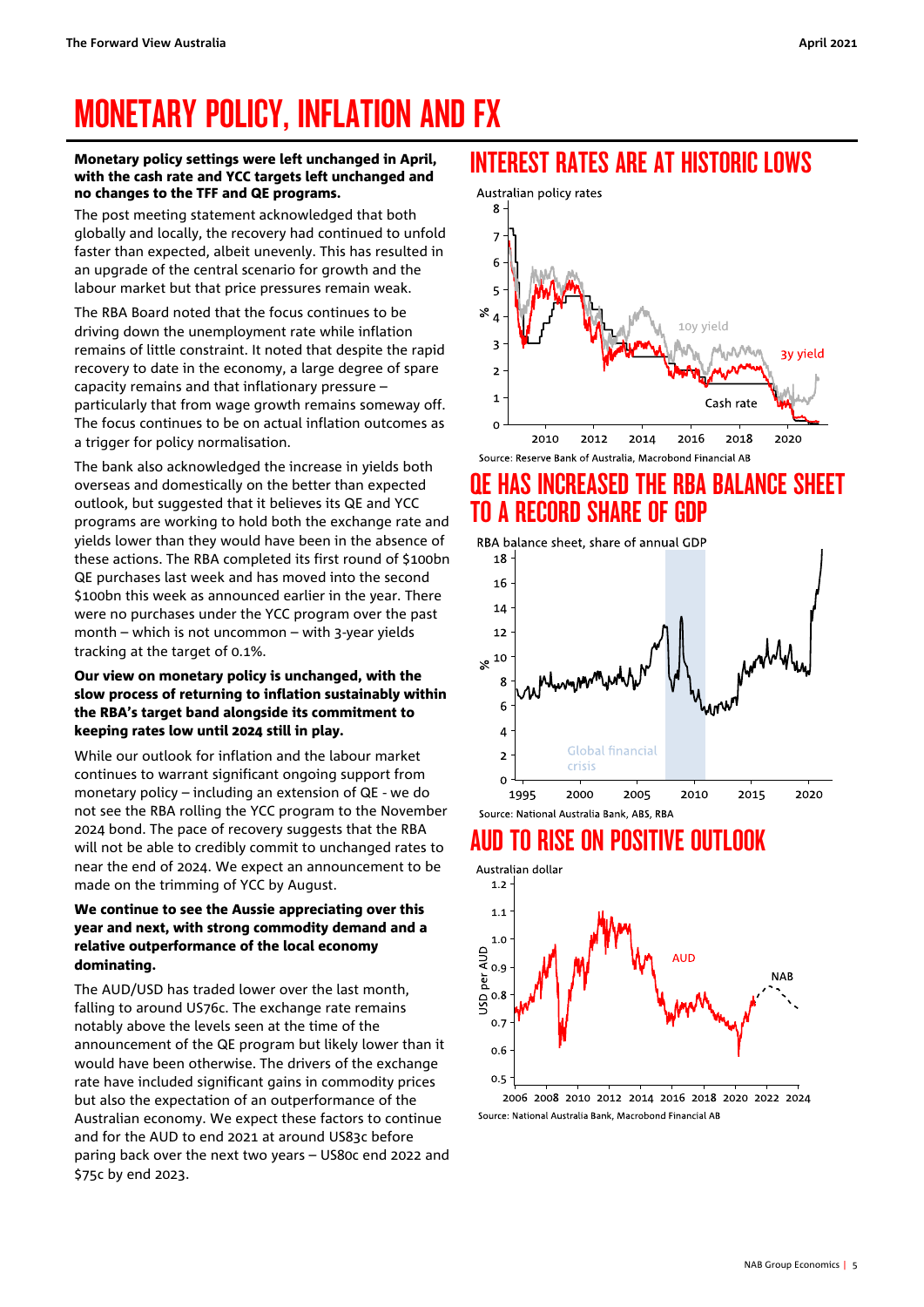# <span id="page-5-0"></span>RISKS TO THE OUTLOOK

#### Data in the few months should reveal the impact of the end of JobKeeper.

Government support has been critical to enabling the economy to weather the peak of the pandemic's economic impact. This has allowed the economy to rebound rapidly, following the containment of the virus.

However, some parts of the economy continue to face significant issues. Most clearly, ongoing international border closures mean that tourism and education providers continue to be heavily impacted. Other sectors face a slow recovery, hospitality, personal services and the entertainment industry remain limited by restrictions, while CBD offices and periphery businesses will be affected by increased rates of working at home.

As such, there is a risk that the pull back in fiscal support prompts job losses in these industries. Most notably, in March the federal government ended: the JobKeeper wage subsidy, the boost to JobSeeker unemployment benefits and HomeBuilder grants. Data published in the coming months should reveal any drag from the end of these programmes.

Our forecasts assume little impact from the removal of these programs, where we expect further strong gains in unemployment and activity over the year ahead. That's despite other downside risks from weak population growth with uncertainty around migration patterns (a key driver of population growth) even when borders re-open. Ongoing outbreaks in other countries continue to weigh on global growth although US fiscal stimulus offers the prospect of rapid growth and as vaccines roll-out the risks are not all downside. The other risk on the external front is a further escalation in Australia-China tensions.

In contrast, we see some upside risks that the pickup in housing market activity spurs more jobs, construction and spending than we anticipate. That said we already have a strong 6.3% rise in dwelling investment forecast for 2021 and relatively flat outcome for 2022. Overall, we see robust growth in spending and employment. Nevertheless, with a sharp 2.8% rise in house prices over the past month, it appears that there are upside risks to our strong house price forecast of around a 14% rise over the next two years. Note the housing boom will be monitored closely by the RBA and regulators; signs that financial stability risks are growing could prompt the reintroduction of macroprudential measures.

Last, we caution that viral outbreaks remain a risk until the vaccine is rolled out, although at this stage the risk appears to be very small. At present, the rollout faces some delays, with the AstraZeneca vaccine now to be used in a more limited way while the Government is sourcing other vaccines. Lengthy delays increase the chance of another outbreak occurring, which would prompt a localised snap lockdown.





Federal JobKeeper Vic NSW Qld WA SA Tas NT ACT

## TOURISM JOBS HAVE BEEN HIT HARD



Note: 'Jobs' differ from 'employment', as an employed person can have multiple jobs. Source: National Australia Bank, Australian Bureau of Statistics

# POPULATION GROWTH HAS SLOWED SHARPLY

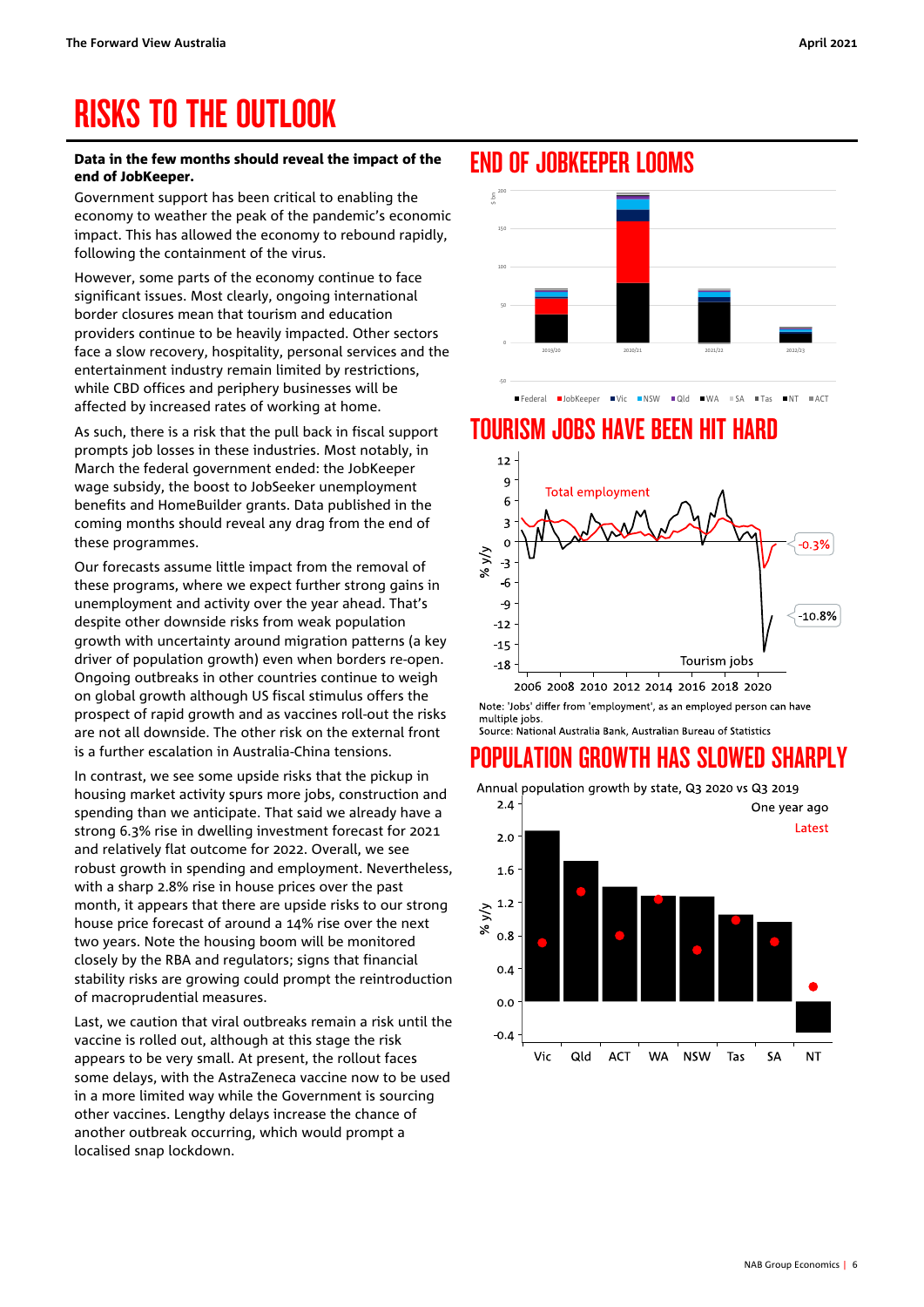# <span id="page-6-0"></span>FORECAST TABLES

### Australian economic and financial forecasts (a)

|                                       | <b>Fiscal Year</b> |         |        | Calendar Year                 |        |         |        |        |        |  |
|---------------------------------------|--------------------|---------|--------|-------------------------------|--------|---------|--------|--------|--------|--|
|                                       | 2019-20            |         |        | 2020-21 F 2021-22 F 2022-23 F | 2019   | 2020    | 2021-F | 2022-F | 2023-F |  |
| <b>Private Consumption</b>            | $-3.0$             | $1.1\,$ | 5.8    | 2.2                           | 1.2    | $-5.8$  | 7.2    | 3.5    | 2.0    |  |
| Dwelling Investment                   | $-8.1$             | 1.4     | 3.1    | $-3.3$                        | $-7.1$ | $-5.4$  | 6.3    | $-2.1$ | $-0.9$ |  |
| <b>Underlying Business Investment</b> | $-2.9$             | $-5.2$  | 4.5    | 5.9                           | $-2.3$ | $-5.5$  | 0.1    | 5.6    | 6.2    |  |
| Underlying Public Final Demand        | 5.8                | 5.9     | 4.0    | 2.7                           | 5.5    | 6.1     | 5.0    | 3.1    | 2.4    |  |
| <b>Domestic Demand</b>                | $-1.0$             | 2.0     | 5.2    | 2.6                           | $1.2$  | $-2.5$  | 6.1    | 3.5    | 2.6    |  |
| Stocks (b)                            | $-0.3$             | 0.3     | 0.1    | 0.0                           | $-0.3$ | $-0.1$  | 0.2    | 0.1    | 0.0    |  |
| <b>GNE</b>                            | $-1.3$             | 2.4     | 5.3    | 2.6                           | 0.9    | $-2.6$  | 6.4    | 3.6    | 2.6    |  |
| <b>Exports</b>                        | $-1.8$             | $-9.4$  | 0.0    | 0.6                           | 3.3    | $-10.3$ | $-2.2$ | $-0.2$ | 1.9    |  |
| <b>Imports</b>                        | $-7.4$             | $-3.7$  | 7.3    | 4.0                           | $-1.0$ | $-13.0$ | 7.1    | 5.3    | 3.9    |  |
| <b>GDP</b>                            | $-0.2$             | 0.9     | 3.9    | 1.9                           | 1.9    | $-2.4$  | 4.6    | 2.4    | 2.2    |  |
| Nominal GDP                           | 1.6                | 2.5     | 6.3    | 3.5                           | 5.3    | $-1.6$  | 7.2    | 4.3    | 3.8    |  |
| Current Account Balance (\$b)         | $-36$              | $-51$   | $-42$  | $-29$                         | 13     | 49      | 49     | 35     | 26     |  |
| (%) of GDP                            | $-1.8$             | $-2.5$  | $-2.0$ | $-1.3$                        | 0.7    | 2.5     | 2.3    | 1.6    | 1.1    |  |
| Employment                            | 0.2                | 1.1     | 3.4    | 2.5                           | 2.3    | $-1.7$  | 3.7    | 3.0    | 1.9    |  |
| <b>Terms of Trade</b>                 | 1.1                | 5.2     | 4.7    | $-0.5$                        | 5.7    | 0.2     | 7.1    | 1.6    | $-0.8$ |  |
| Average Earnings (Nat. Accts.         | 3.0                | 2.6     | 1.3    | 2.1                           | 2.8    | 3.2     | 1.5    | 1.8    | 2.5    |  |
| Basis)                                |                    |         |        |                               |        |         |        |        |        |  |
| <b>End of Period</b>                  |                    |         |        |                               |        |         |        |        |        |  |
| <b>Total CPI</b>                      | $-0.3$             | 3.5     | 1.6    | 1.7                           | 1.8    | 0.9     | 1.9    | 1.7    | 1.9    |  |
| Core CPI                              | 1.3                | $1.5\,$ | 1.5    | 1.8                           | 1.4    | 1.3     | 1.4    | 1.8    | 2.0    |  |
| Unemployment Rate                     | 8.2                | 5.6     | 4.9    | 4.5                           | 5.2    | 6.7     | 5.1    | 4.7    | 4.4    |  |
| RBA Cash Rate                         | 0.25               | 0.10    | 0.10   | 0.25                          | 0.75   | 0.10    | 0.10   | 0.10   | 0.10   |  |
| 10 Year Govt. Bonds                   | 0.87               | 1.90    | 2.50   | 1.35                          | 1.37   | 0.97    | 2.25   | 3.00   |        |  |
| \$A/US cents:                         | 0.69               | 0.80    | 0.82   | 0.77                          | 0.70   | 0.77    | 0.83   | 0.80   | 0.75   |  |
| <b>SA - Trade Weighted Index</b>      | 60.0               | 63.6    | 63.6   | 61.8                          | 60.3   | 63.4    | 64.8   | 63.1   | 60.4   |  |

(a) Percentage changes represent average annual growth, except for cash and unemployment rates. The latter are end June. Percentage changes for CPI represent through the year inflation.

(b) Contribution to GDP growth